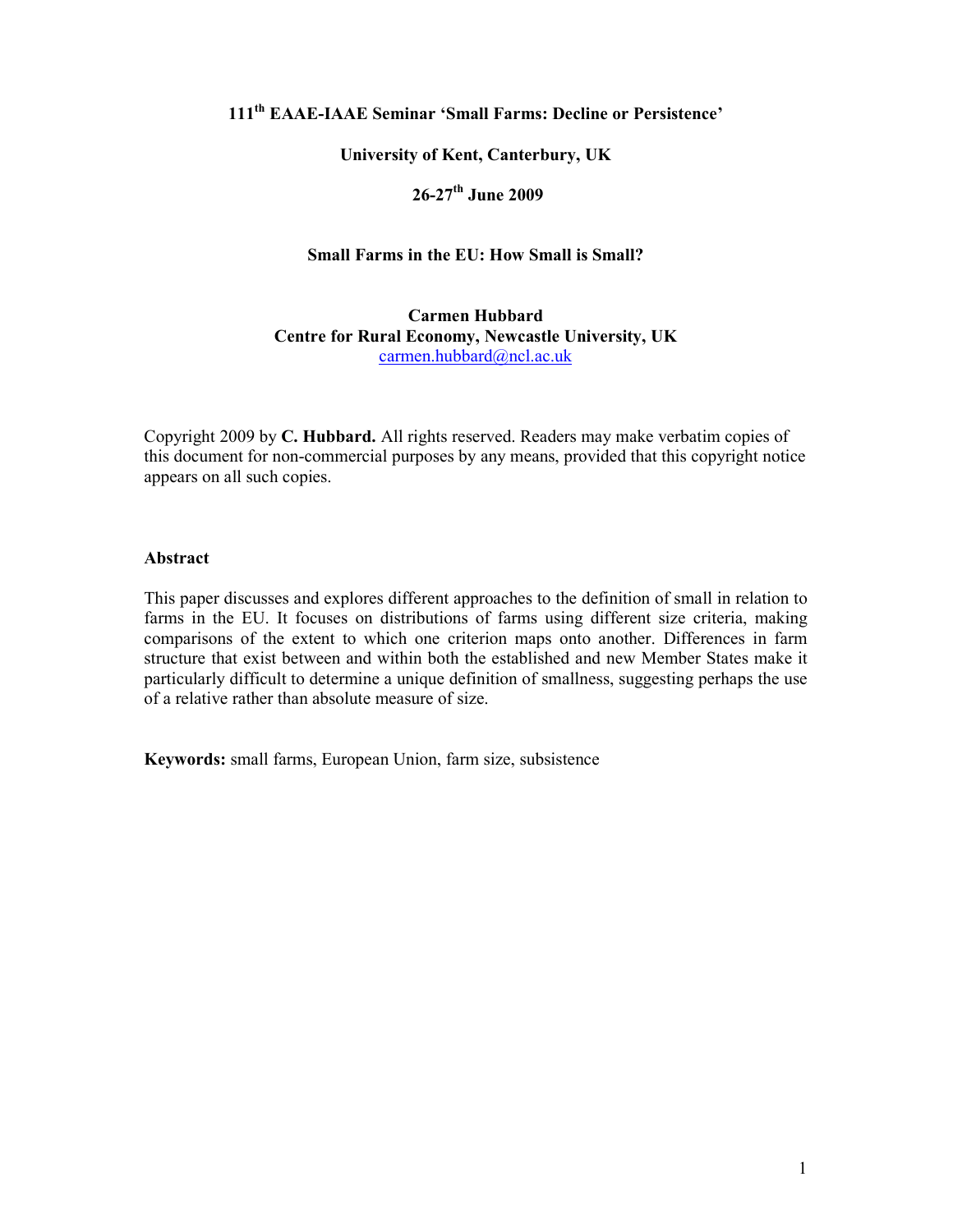# **1. Introduction**

Despite predictions from academics regarding the demise of small farms in the long-run (e.g. Sarris *et al*., 1999), small farms still dominate the agriculture in developing and transition countries and thus their role cannot be ignored. Moreover, with the recent accessions to the European Union (EU) of the Central and Eastern European Countries (CEECs), along with Malta and Cyprus, the debate concerning small farms has been given added salience among EU policy-makers. Additionally, even across the established Member States (EU15) the number of small farms did not diminish as quickly as expected in the agricultural development process of the EU (von Braun, 2005). The example of Ireland is notable in this respect, as farm structure hardly changed for almost two decades following EU accession in 1973 (Hubbard and Ward, 2007). Recent events - the global increase in demand for food, the development of biofuels, the rise in food prices, the climate changes affecting agricultural production worldwide, and an increasing public awareness for the preservation of environment and the countryside – have led the Council of the European Union (in May 2008) to re-consider the role of small farms, and the European Commission has been asked to evaluate the potential benefits of this type of agriculture at the European level.

The absence of any objectives within the Common Agricultural Policy (CAP) regarding the role and functions of small farms has also contributed to the limited research on the meaning of 'smallness', particularly from a conceptual and methodological point of view. The design of the CAP from the outset, and subsequently in its reforms, not only ignored small farms, but forced them either to amalgamate or exit the sector via structural change. Small farms were perceived as an obstacle in the modernisation of EU agriculture. The heterogeneity and complexity that characterise the farming sector in the an enlarged EU add to the difficulty of defining exactly what is meant by a small farm.

Some may argue that the debate is not about the size of the farm *per se*, but what objectives small farms should fulfil from a political point of view. What is to be expected of these farms and what purpose do they serve? Nevertheless, when talking about small farms, the debate will typically gravitate to a definition of smallness. How small is small? This paper explores and discusses different approaches to the definition of small in relation to farms in the newly enlarged EU. It focuses on distributions of farms by size, and uses different size criteria in making comparisons and exploring the extent to which one criterion maps onto another. The paper highlights how differences in size criteria might impact upon the prevalence of small farms in the EU27. The paper is organised as follows. Section 2 reviews and discussed various definitions of "smallness". Sections 3 and 4 focus on measures of farm size (area, economic size and labour input) emphasising the major differences in farm distributions within and between new and established Member States. Some concluding remarks are presented in Section 5.

# **2. Definitions of Small Farms**

The literature exhibits a large degree of uncertainty over what is meant by 'small farms' and it is unclear where the dividing line between small and large farms should be drawn. Often, small farms are associated with low-income groups, which rely on limited resources (in terms of both quality and quantity), produce mostly for their own consumption and are not economically viable (e.g. Nagayets, 2005, Dixon *et al.,* 2003, Narayanan and Gulati, 2002, Sarris *et al*., 1999). However, although the 'efficiency paradigm' of small farms or the 'farm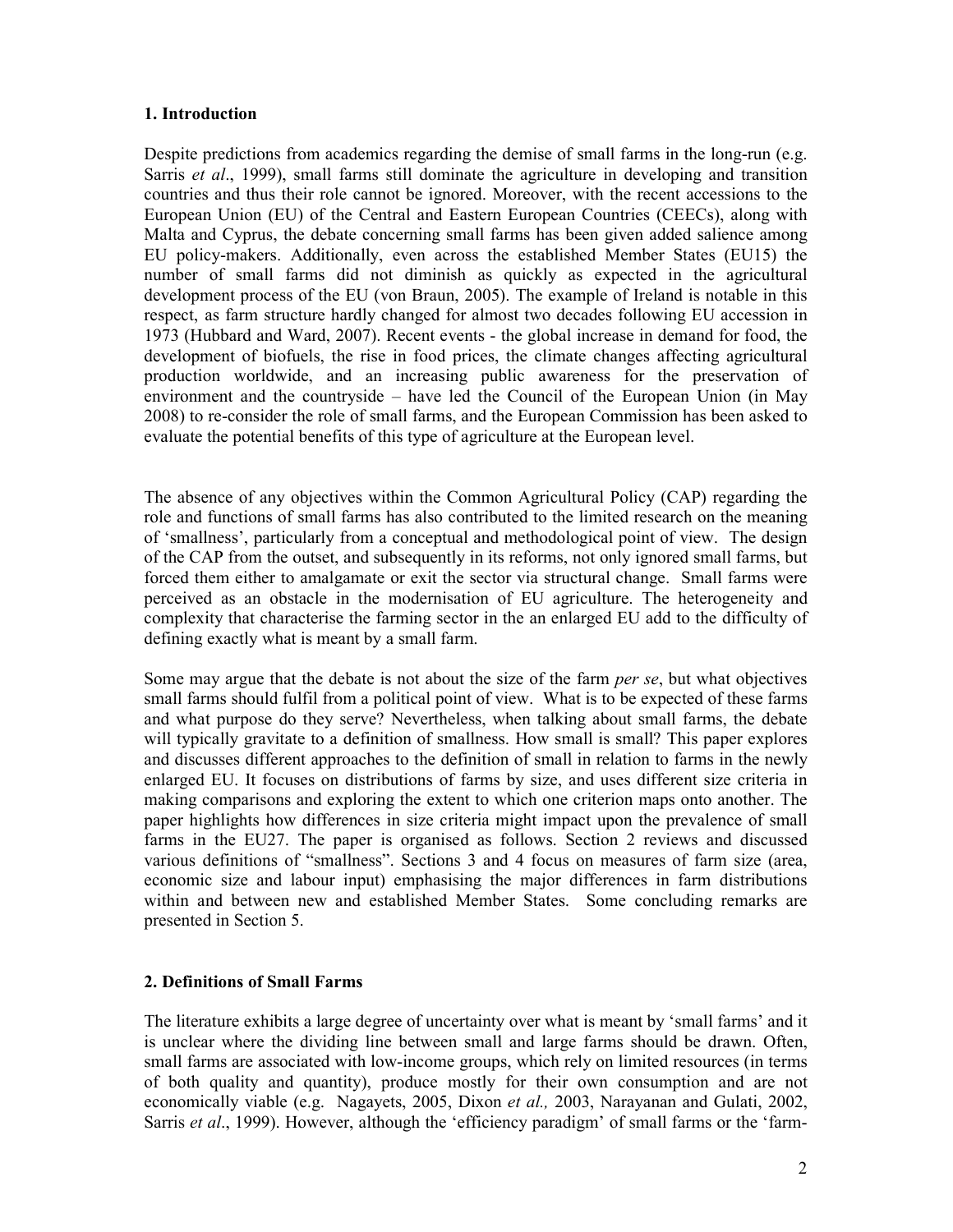size-productivity' debate dates to Schultz (1964), the argument amongst academics regarding the economic viability and the role of small farms versus large farms (e.g. Lipton, 2006; Lerman and Sutton, 2006; Ellis and Biggs, 2001, and Rossett, 2000, 1999,) is still very vivid.

Subsistence or semi-subsistence farming are terms also used when describing and analysing small farms. Within the EU this applies particularly to the newly acceded Member States from Central and Eastern Europe (*e.g.* Chaplin *et al*. 2007; Birol *et a*l., 2006; Abele and Frohberg 2003; von Braun and Lohlein, 2003 and Kostov and Lingard, 2002). These terms are often used interchangeably as they share a common denominator, *i.e*. the livelihood of the farmer and his family. Mosher (1970) defined subsistence farmers as those who sell less than half of their production, whereas Doppler (1991) defines as subsistence those farms which consume at least 90% of their production. However, strict dictionary definitions of subsistence farming (e.g. Economics Dictionary, Geography Dictionary and Encyclopaedia Britannica) exclude the market/trade element<sup>1</sup>, which is more closely associated with the 'semi-subsistence' concept. Ellis (1989, p.9) subscribes to these by defining subsistence as the "proportion of farm output which is directly consumed by the household rather than sold in the market". This is supported by Kostov and Lingard (2002, p.84) who define subsistence production (for Bulgaria) as "non-marketed production, which is consumed within the household". More recent work carried out on the New Member States (NMS), particularly Romania and Bulgaria, also focuses on small farms and the importance of subsistence/semisubsistence (Fritzsch *et al*., 2009, Beaufoy *et al*., 2008 and Cionga *et al*., 2008). Typically, a subsistence farmer will own less than 1 hectare (ha) in Bulgaria or less than 2 ha in Romania, managed in small plots of land (used for vegetables, orchards, vineyards or fodder crops) and has at least one animal (pig or cow) and a number of fowl and sheep (Beaufoy *et al*., 2008). Additionally, these farmers do not produce for the market, but for themselves. The national Rural Development Programmes (RDP) for 2007-2013 estimate some 3.4 million subsistence farms in Romania and half a million in Bulgaria.

Officially, at the EU level, semi-subsistence farms are defined as those "agricultural holdings which produce primarily for their own consumption and also market a proportion of their output<sup>32</sup>. This definition was introduced as part of the Accession Act for farms undergoing restructuring in Romania and Bulgaria to help ease their rural transition, but applies also to other NMS (e.g. Poland). However, the proportion of output sold onto the market lies with the farmer/holder. For example, in Bulgaria and Romania most is consumed within the household. Using recent (2005) Eurostat data, it is estimated that some 70% of total farms<sup>3</sup> in Bulgaria and 81% in Romania self-consume more than half of their production. This is due not only to a culture and tradition of preserving food (Firici, 2003, Kostov and Lingard, 2002) but also to the socio-economic buffer role played by the semi-subsistence farming in these countries (Fritzsch *et al*., 2009, Petrovici and Gorton, 2005 Kopeva *et al*., 2003). Nevertheless, it is also the opportunity cost of this non-market element which matters and thus its importance should not be neglected (Hubbard and Thomson, 2007).

The heterogeneity and complexity of farms across the EU27 make comparison a very difficult and challenging task. Thus, to ease comparison at the EU level, the Eurostat defines subsistence/semi-subsistence farms as those with an economic size below  $1 \text{ ESU}^4$ . Implicitly,

 $3$  For convenience, throughout this paper a farm is equal to an agricultural holding.

 $\ddot{\phantom{a}}$ 1 Subsistence farming is a form of farming in which nearly all of the crops or livestock raised are used to maintain the farmer and his family, leaving little, if any, surplus for sale or trade (Encyclopaedia Britannica).

<sup>&</sup>lt;sup>2</sup> Council Regulation (EC) 1698/2005, Article 34 (1) on support for rural development by the EAFRD.

<sup>&</sup>lt;sup>4</sup> Economic Size Unit; 1 ESU =  $\hat{\epsilon}1,200$  Standard Gross Margin (SGM). For each activity ("enterprise") on a holding or farm (e.g. wheat, dairy cow or vineyard) a SGM is estimated, based on the area (or the number of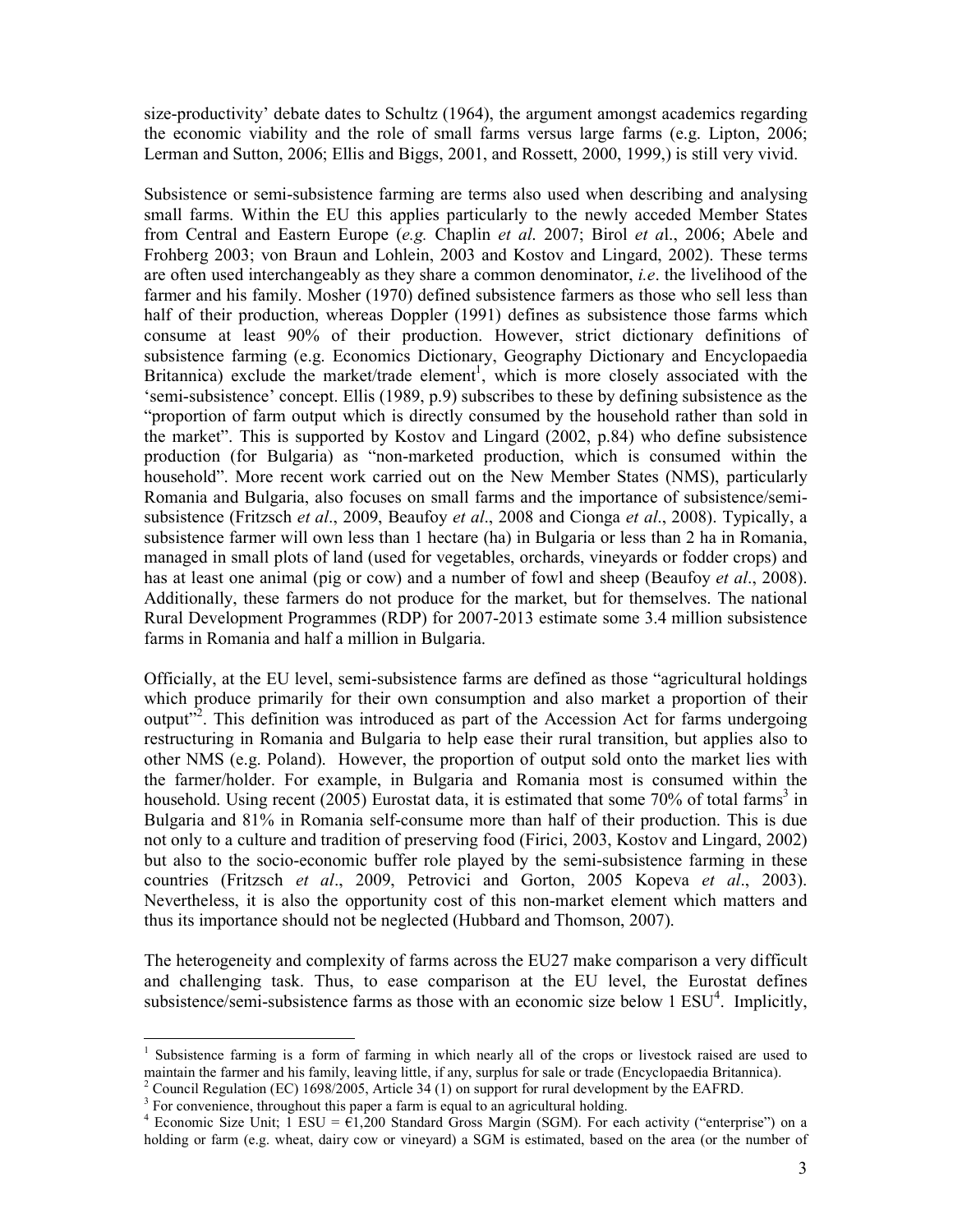these are "labelled" as small or very small units. Across the EU, data is collected through the Farm Structure Survey (FSS), which runs every two years and covers all agricultural holdings with a utilised agricultural area (UAA) of at least 1 ha and those with less than 1 ha if their market production exceeds the established national threshold<sup>5</sup>. Although there is a general perception that small units (as defined by Eurostat) are a characteristic mainly of the NMS, agricultural holdings with less than 1 ESU are also present in some established Member States, such as Italy and Greece (17% of farms), Austria and Sweden (21%), Portugal (34%) and the UK  $(40%)^6$ . At the EU27 level, some 47% of the survey holdings were considered as small units, a slight increase (less than 1% point) on the 2005 figure. Interestingly, between 2005 and 2007, the number of these small units increased in countries such as the UK, Austria, Sweden and Portugal, but decreased slightly in Italy, Greece and Spain. The rise and fall in the number of these small units across countries might be explained by the implementation of the Single Farm Payment Scheme. The Netherlands is the only member state in which there are no such small units.

Occasionally, small farms are associated with family farms (e.g. Gasson *et al*., 1988 and, Tranter, 1983), but 'small' and 'family' are not necessarily identical concepts (Hill, 1993). However, the association between family and small farms is linked to the amount of labour input provided by the family members and whether the farming covers the largest share of the farm income. Thus, if the "family provides all the physical and managerial labour … even quite small farms might not comply with this rather severe criterion if they hired some nonfamily labour" (Hill, p.361). Within the EU, family farms are especially characteristic to Western Europe where farming is primarily a family business. In contrast, farming in Central and Eastern Europe has a more diverse set of actors (Gorton *et al.,* 2009).

The definition of a small farm is also linked widely to its size, expressed either in hectares or number of livestock owned or managed (von Braun, 2005), but size *per se* is not necessarily a defining feature. Ntsebeza and Hall (2007, p.155) argue that it is "the productive capacity controlled by the farmer" which matters more and what determines a small farm will actually vary considerably due to differences in land qualities, access to resources, weather conditions, market and technology development and the opportunity costs of capital and labour in the economy. However, von Braun (2005, p.23) stresses that "such a refined definition" with which "to capture these institutional and technical characteristics is currently not feasible due to a lack of internationally comparable statistics".

Against this background, it is clear that defining small farms remains a challenging issue. Given the complexity of this subject, the heterogeneity and diversity of farms across the EU27 and the availability of comparable data, for the purpose of this paper three criteria will be considered when analysing "small" farms, *i.e.* area, economic size and labour input, with a focus on farms with less than 10 ha, less than 8 ESU and less than 2 Annual Work Units. Official data provided by the Eurostat database will be used as the main source.

 $\ddot{\phantom{a}}$ 

heads) and a regional coefficient. The sum of all margins, for all activities of a given farm, is referred to as the economic size of that farm.

 $<sup>5</sup>$  Given the diversity of farming activity, the threshold must be either defined for each production or based on</sup> measurement, common to every agricultural activity (enterprise) (Eurostat, 2005).

<sup>6</sup> Own estimation based on Eurostat database. Figures refer to 2007.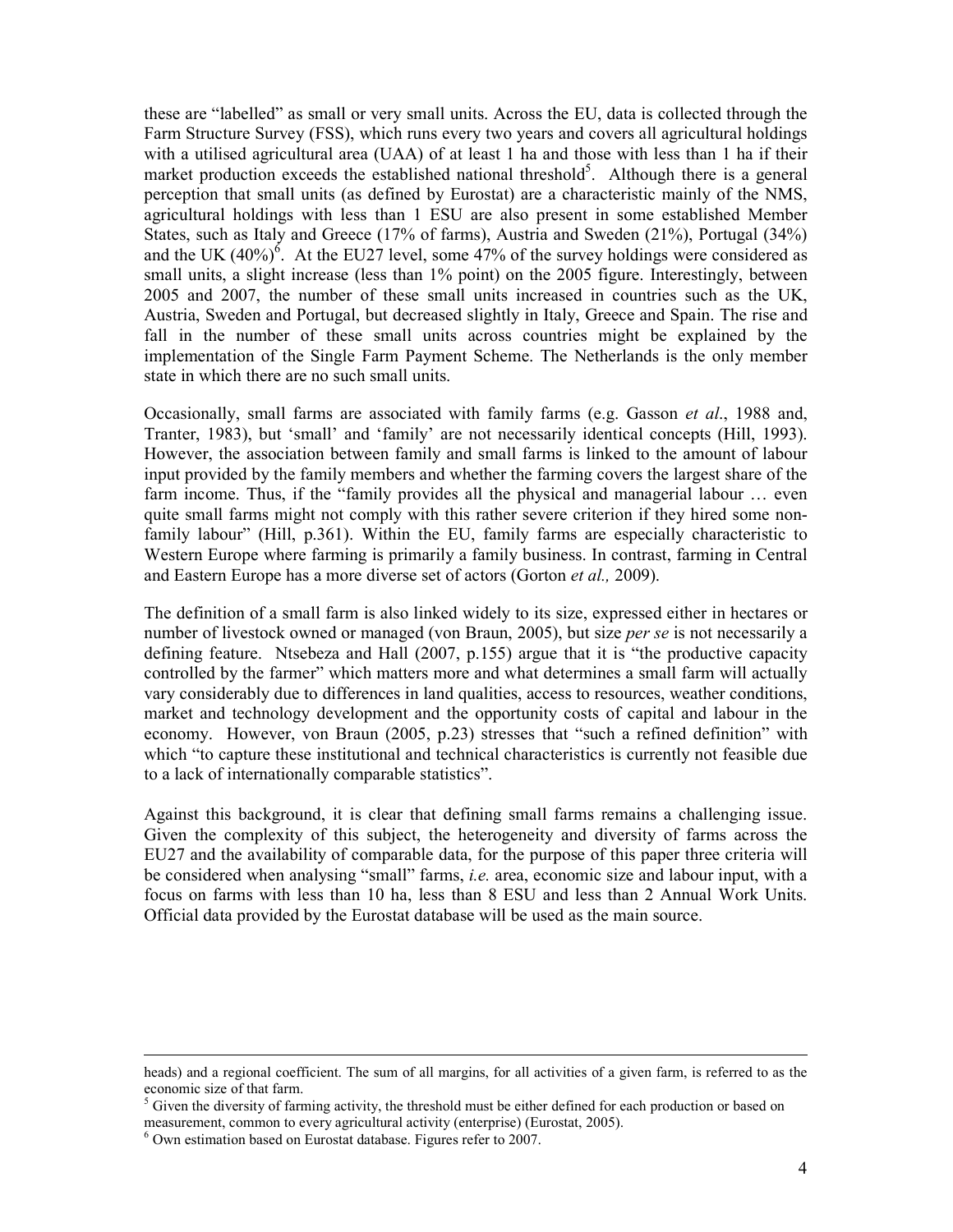#### **3. UAA as a Measure of Size**

Average farm size across the EU27 is insightful for two reasons. First, it highlights the intercountry differences, illustrating the high level of heterogeneity in farm size across member states. Second, for those who argue for a relative measure of smallness it offers a simple basis for a country-specific measurement; for example, smallness could be defined as the average farm size minus one standard deviation.

Table 1 presents data for total farm holdings in the EU27, which number slightly less than 14 million, covering some 173 million ha of UAA. This leads to an average farm size (measured in UAA) at the EU27 level of around 13 ha. However, as illustrated by Figure 1, there is a significant variation across member states, e.g. from less than 1 ha/farm in Malta to around 90 ha/farm in the Czech Republic. Thus, when compared to the EU27 average, the average farm size in, for example, Malta and Romania might look very small. In contrast, the Czech Republic average looks very high. This illustrates clearly the degree of relativity in the meaning of smallness, as what is 'small' for one country may be considered 'large' in another country.

|                   | <b>EU15</b>            | <b>EU12</b> | <b>EU27</b> |
|-------------------|------------------------|-------------|-------------|
|                   | $(\% \text{ of EU27})$ |             | (million)   |
| Nos. of holdings  | 41                     | 59          | 13.7        |
| Total UAA (ha)    | 72                     | 28          | 172.5       |
| Average (ha/farm) | 22                     | 6           | 12.6        |

### **Table 1 Total farm holdings in the EU, 2007**

Source: own calculation based on Eurostat database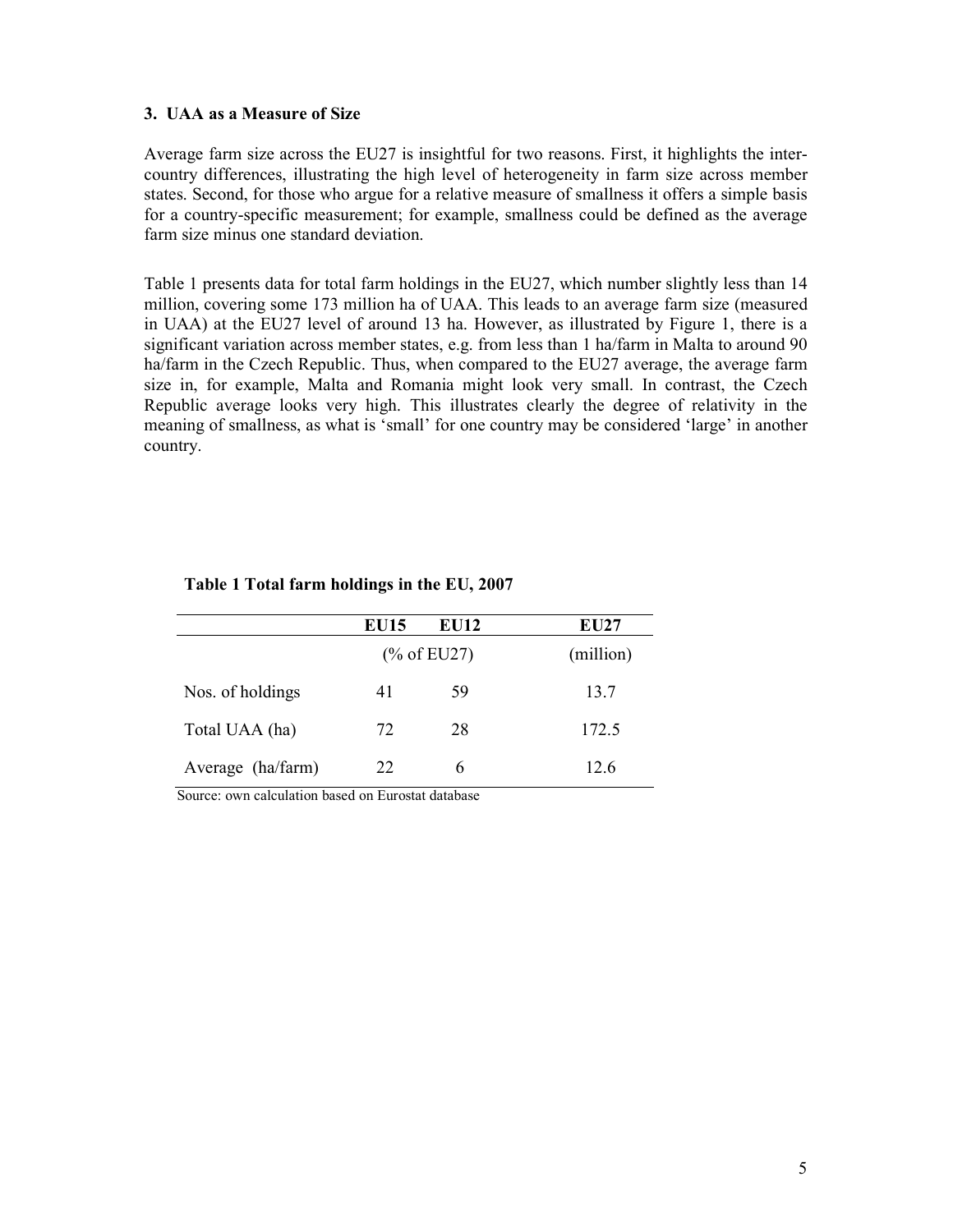

Source: own estimation based on Eurostat database

A comparison between average farm size in the EU12 and the EU15 shows the dominance of the latter. Measured in UAA, the average holding in the EU15 is 3.5 times larger than in the EU12 (Table 1). However, even within the EU15 and EU12, different clusters can be identified. For example, Greece, Italy and Portugal have around 10 ha/farm or less, as opposed to at least 52 ha/farm in countries such as France, the UK, Luxembourg and Denmark. When measured against the EU15 average, the first group of countries could be considered as having a small average farm size. The opposite applies for the second group. Within the EU12, the heterogeneity is even larger, with three countries (Malta, Cyprus and Romania) well below the EU12 average at one extreme and the Czech Republic at the other.

Of interest is the change in the average farm size in both new and established Member States in recent years. Overall, there is a clear tendency for farm enlargement, and this phenomenon is noticeable mostly in the countries which joined the EU in May 2004. For example, the average UAA per farm increased by 80% in Estonia, by over 40% in Latvia and by 20% in Hungary between 2003 (the year before accession) and 2007. However, some countertrends can be observed within the EU15 where countries such as the UK, Sweden and Greece have experienced a decrease in their UAA average. Most remarkable is the reduction by 21% of the UAA average in the UK, from 68 ha/farm in 2000 to 54 ha/farm in 2007. This significant drop is mainly due to the various measures imposed on farms (e.g. restriction on livestock transportation) after the 2000 Foot and Mouth crisis which led to land fragmentation, and most recently due to the implementation of the Single Farm Payment (SFP) Scheme. The latter argument applies also to Sweden (Copus and Knobblock, 2007).

Table 2 presents data for farm holdings with less than 10 ha, which for this analysis will be considered as a threshold for smaller units, being almost 3 ha less than the EU27 UAA average. Overall, there are 11 million of these farms or 80% of the total number, with more than half in the EU12. They cover, however, only 15% of the total UAA in the EU27, with an approximately equal split between the EU15 and EU12.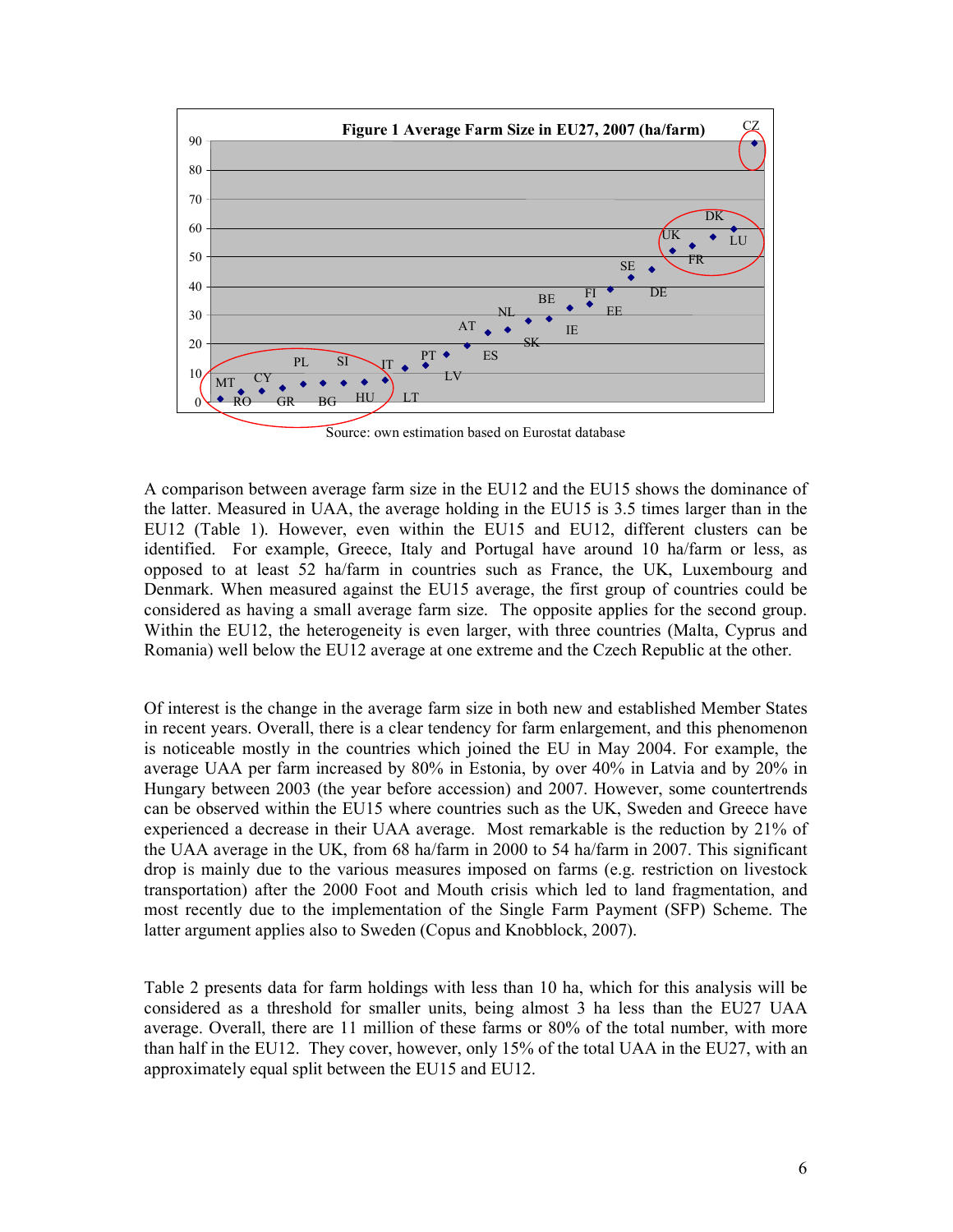| <b>Number</b>             | <b>EU15</b> | <b>EU12</b> | <b>EU27</b> |
|---------------------------|-------------|-------------|-------------|
|                           | $%$ of EU27 |             | Million     |
| $\leq$ 2 ha               | 13.2        | 33.4        | 6.4         |
| $2 - 5$ ha                | 8.7         | 13.3        | 3.0         |
| $5 - 10$ ha               | 5.3         | 6.1         | 1.6         |
| Total $(< 10 \text{ ha})$ | 27.2        | 52.7        | 11.0        |
| <b>Total UAA</b>          | % of EU27   |             | million ha  |
| $\leq$ 2 ha               | 1.0         | 1.8         | 4.9         |
| $2 - 5$ ha                | 2.2         | 3.3         | 9.5         |
| $5 - 10$ ha               | 3.0         | 3.3         | 10.9        |
| Total $(< 10 \text{ ha})$ | 6.2         | 8.5         | 25.3        |

# **Table 2 Smaller farms, EU27, 2007 by UAA**

Source: own calculation based on Eurostat Database

Within the EU12, farms with less than 10 ha account for the majority and with the exception of the Czech Republic and the two Baltic countries (i.e. Estonia and Latvia), all other member states have more than 80% of their total of farms included in this category (Figure 2). The situation is different within the EU15 where only Italy, Greece and Portugal have more than 80% of their farms with less than 10 ha (Figure 3). Ireland has the smallest share (19%), followed closely by Finland and Denmark.



**Figure 2. Distribution of Smaller Farms by UAA, EU12, 2007** 

Source: own construction based on Eurostat Database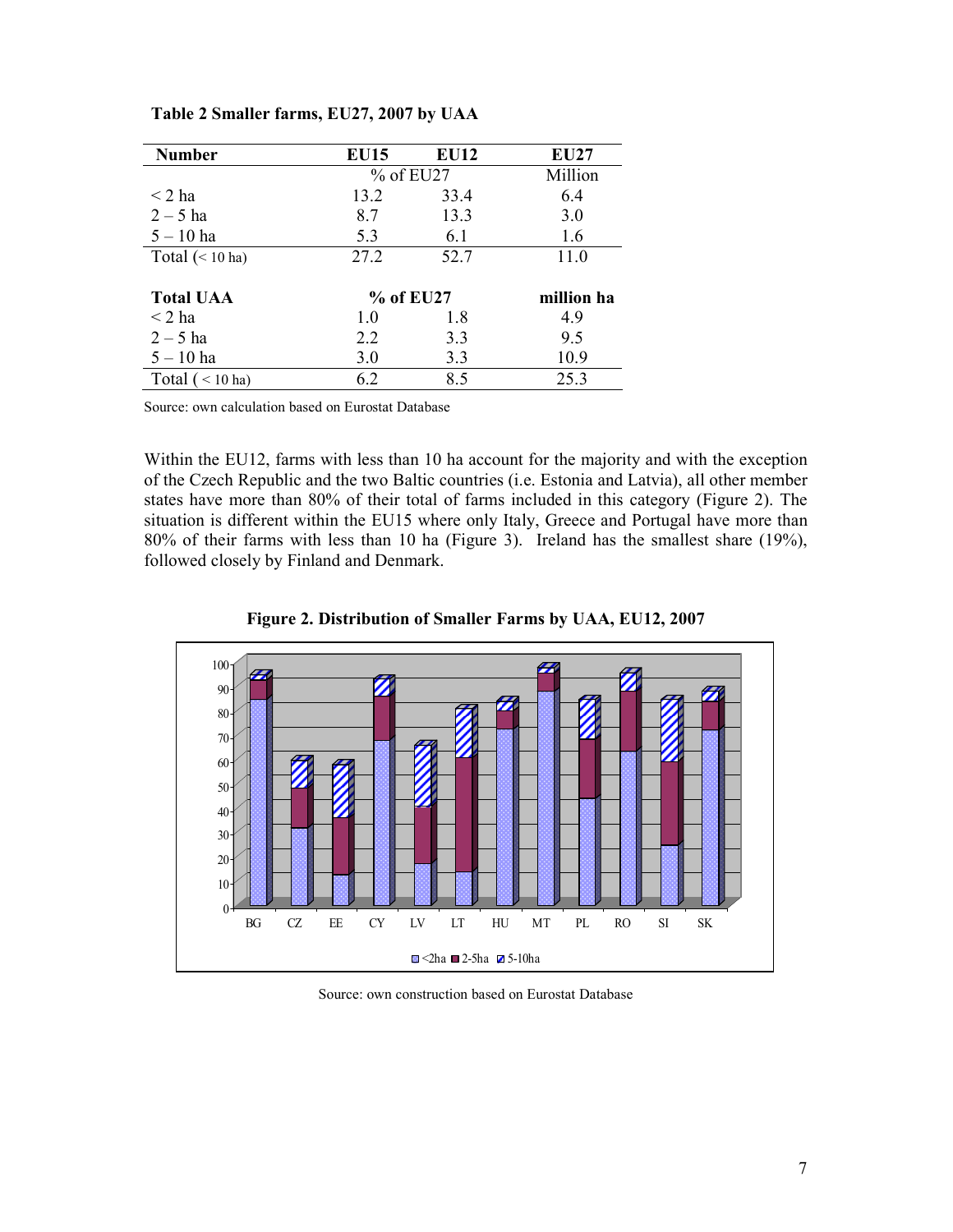

**Figure 3. Distribution of Smaller Farms by UAA, EU15, 2007** 

Source: own construction based on Eurostat Database

Almost half (47%) of the holdings in the EU27 have an average size of less than 2 ha, covering less than 3% of total UAA (Table 2). In terms of the split between the established and new Member States, the EU12, has approximately twice as many of these 'smaller' farms than the EU15 (Table 2). One in four farms within the EU12 has less than 2 ha. Although the majority (77%) are located in Romania (2.5 million) and Poland (1.04 million), this category dominates the farm structure in most of the new Member States. For example, they represent more than 84% of the total number of farms in Malta and Bulgaria, 72% in Hungary and Slovakia whereas in Romania and Poland they represent 63% and 44%, respectively. As expected, with the exception of Malta, these farms account only for a small share of the country's total UAA; *e.g.* only 1.4% in Slovakia, 3.4% in Hungary, 5% in Poland and 6% in Bulgaria. Interestingly, the share of these farms in the total number is much lower in the Baltic States (i.e. Estonia 12.4%, Latvia, 13.8 and Lithuania 17.2%). This underlines the lack of communality in farm structure across the new Member States. This contrasts with the situation in the EU15 where farms with less than 2 ha account for 13% of total farms and cover only 1% of UAA. However, within the EU15 there is a clear distinction between the south and the north countries. Farms with less than 2 ha are mostly present in Greece, Italy and Portugal where they account for almost half of their total number, whereas in Denmark, Sweden and Ireland they represent only 1%.

When examining the evolution of this category of farms there is a clear downward trend for both EU15 and EU12 member states. The number of EU15 farms with less than 2 ha has decreased by 23% between 2000 and 2007. However, the decline varies between 51% in Ireland and 22% in Finland. Of interest, are the changes recorded in the UK, where the number of agricultural holdings with less than 2 ha has increased by 63%, between 2000 and 2005, followed by a 5% drop between 2005 and 2007. Additionally, in the UK, the number of the farms with 2 to 5 ha went up by 63% between 2000 and 2007. However, farms with less than 2 ha account for less than 1% of total UK farms. An increase of 7% can be also observed in Greece.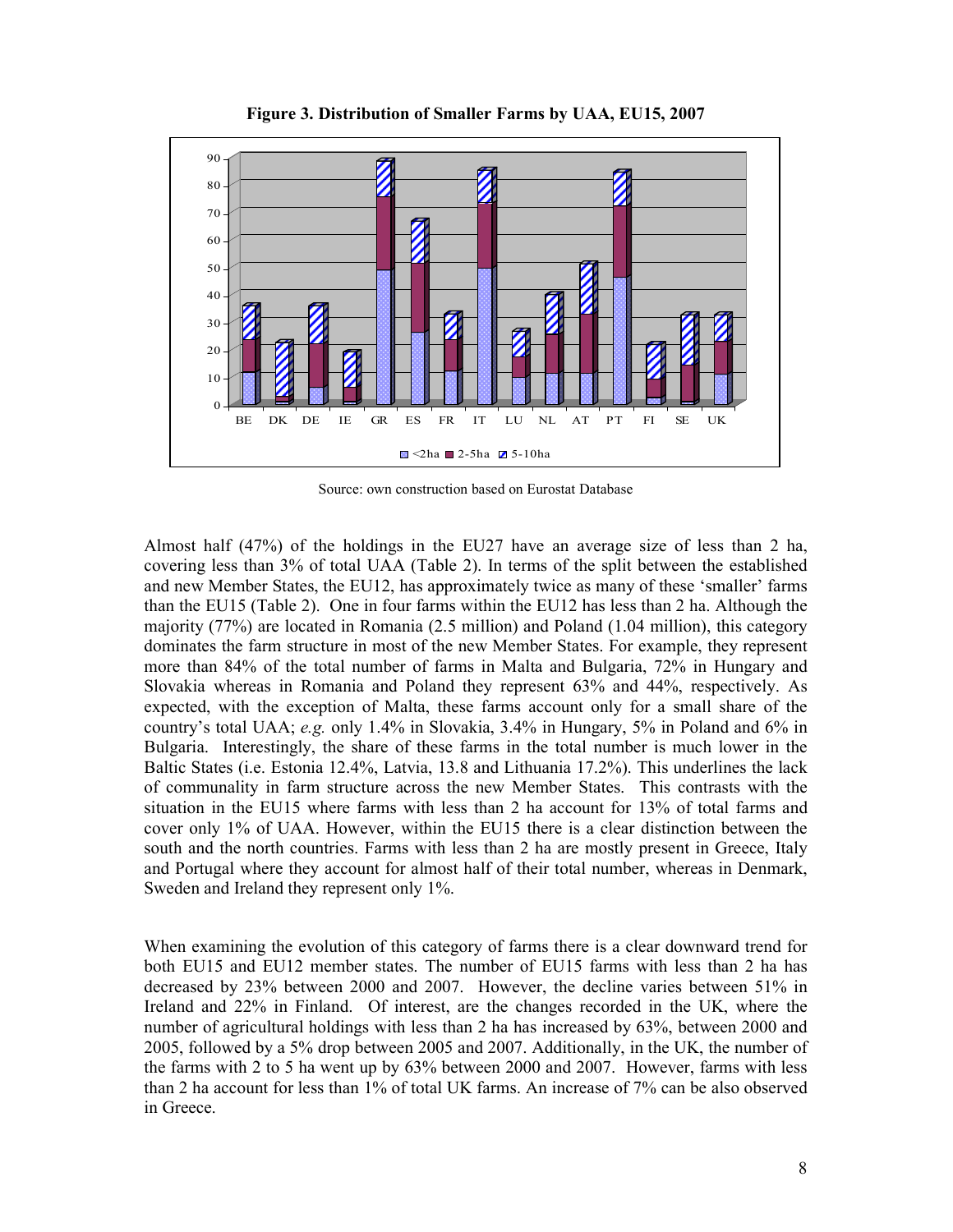A descending trend in the number of farms with less than 2 ha is also noticeable within the EU12, and some may argue that it is to be expected following EU accession. Hence, between 2003 and 2007, the number of farms with less than 2 ha dropped by 15%, but the variation is much larger across countries. For example, Estonia and Latvia experienced the largest drops (61% and 40% respectively) whereas in their neighbour Lithuania, the number of these farms decreased only by 7%. Remarkable also is the case of Poland where the number of farms with less than 2 ha increased by 30% between 2003 and 2005 (a year and a half after accession) but fell by 10% between 2005 (the start of the application of the Single Area Payment (SAP) scheme) and 2007. The exception is Slovenia where a slight increase of 8% occurred between 2003 and 2007. Hence, there is little doubt that the implementation of the SFP/SAP has an effect on farm structure across the EU27. However, the impact depends on the way the SFP/SAP scheme is implemented by each individual country. This is particularly important for the EU12 countries, where for farm efficiency considerations as well as for avoiding additional administrative burdens, a threshold of at least 1 ha has been imposed as the minimum eligible size for direct payments.

#### **4. Alternative Measures of Size**

An alternative to the use of UAA as a criterion of size classification is the Economic Size Unit (ESU), based on Standard Gross Margin and therefore a measure of economic output. There is a close match between farms < 8 ESU and those < 10 ha, in terms of total numbers and the split between the EU15 and EU12 (Tables 2 and Table 3). For example, the total number of farms  $\leq 1$  ESU is the same as the number of farms  $\leq 2$  ha (though not necessarily the same farms), and the same is true for farms of  $\leq 8$  ESU and  $\leq 10$  ha. Using ESU as a measure of size, there are, as with UAA, approximately twice as many 'smaller' farms in the EU12 as compared to the EU15. Unsurprisingly, the same individual member states  $-$ Romania, Poland and Italy – dominate these numbers across the EU27.

| <b>Number</b>     | <b>EU15</b> | <b>EU12</b> | <b>EU27</b> |
|-------------------|-------------|-------------|-------------|
|                   | $%$ of EU27 |             | million     |
| $<$ 1 ESU         | 6.5         | 40.2        | 6.4         |
| $1 - 2$ ESU       | 5.3         | 8.9         | 1.9         |
| $2 - 4$ ESU       | 6.8         | 4.4         | 1.5         |
| $4 - 8$ ESU       | 6.5         | 2.5         | 1.2         |
| Total $(< 8$ ESU) | 25.1        | 56.0        | 11.0        |
|                   |             |             |             |
| <b>Total ESU</b>  | $%$ of EU27 |             | million ha  |
| $<$ 1 ESU         | 0.3         | 1.3         | 2.5         |
| $1 - 2$ ESU       | 0.7         | 1.1         | 2.8         |
| $2 - 4$ ESU       | 1.7         | 1.1         | 4.4         |
| $4 - 8$ ESU       | 3.3         | 1.2         | 7.0         |
| Total $(< 8$ ESU) | 6.0         | 4.7         | 16.7        |

**Table 3 Smaller farms in EU27 by ESU, 2007** 

Using ESU as a measure of size, these 'smaller' farms account for 11% of the total ESU in the EU27, a somewhat smaller proportion than that of UAA when using area as the unit of measurement. However, this difference is accounted for entirely by the EU12, reflecting perhaps their lower economic output and the presence of subsistence farming (Table 3).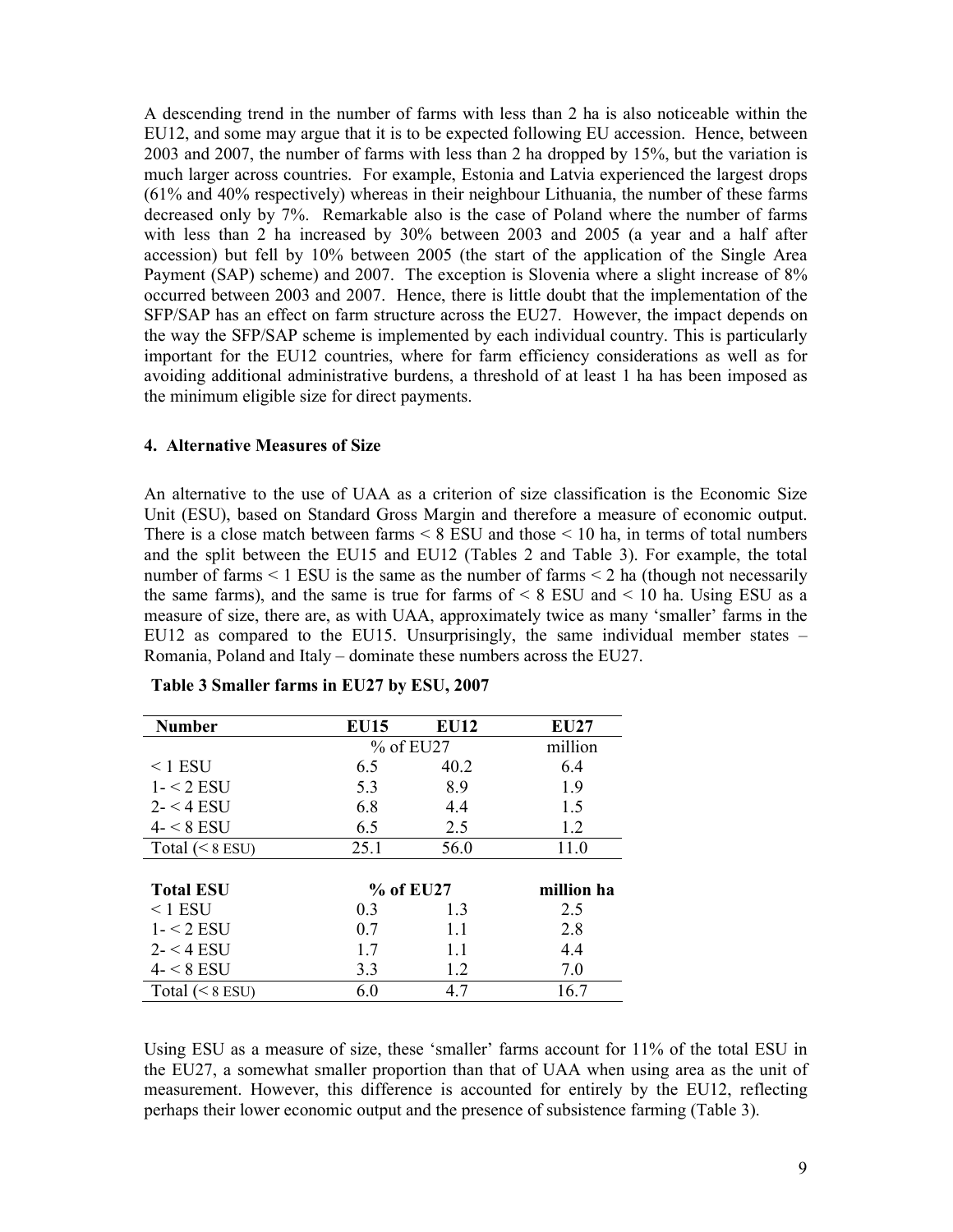A third possible measure of farm size is labour input, measured here as Annual Work Units (AWU). Again, there is a close match between farms with  $\leq$  2 AWU and those with  $\leq$  10 ha or those with  $\leq 8$  ESU, in terms of total numbers and the approximate 2:1 split between the EU12 and EU15 (compare Tables 2, 3 and 4). However, these farms' share of the total AWU for the EU27 is 38%, compared to corresponding shares of 15% of total UAA and 11% of total ESU. This much larger share probably reflects the lack of economies of size with respect to labour, in both the EU12 and EU15.

| <b>Number</b>             | <b>EU15</b> | <b>EU12</b> | <b>EU27</b> |
|---------------------------|-------------|-------------|-------------|
|                           | % of EU27   |             | million     |
| $< 0.5$ AWU               | 12.6        | 22.0        | 5.0         |
| $0.5 - 1 A WU$            | 6.8         | 12.2        | 2.8         |
| $1 - 2 AWU$               | 7.0         | 14.1        | 3.1         |
| Total $(< 2 \text{ AWU})$ | 26.4        | 48.3        | 10.8        |
|                           |             |             |             |
| <b>Total AWU</b>          | % of EU27   |             | million     |
| $< 0.5$ AWU               | 2.4         | 3.6         | 764         |
| $0.5 - 1$ AWU             | 3.5         | 6.4         | 1,265       |
| $1 - 2 AWU$               | 7.2         | 14.9        | 2,806       |
| Total $(< 2 \text{ AWU})$ | 13.1        | 24.9        | 4,835       |

**Table 4 Smaller farms in EU27 by AWU, 2007** 

Source: own calculation based on Eurostat database

To further explore the match between the three measures of size, correlation coefficients were calculated between average UAA, average ESU and average AWU, using data for the individual member states and the four class sizes with < 8 ESU. These are presented in Table 5 for the EU15 and EU12. The correlations are considerably higher for the EU12 (0.63 – 0.69) than for the EU15 (0.36 – 0.48), but similar for each pairing (UAA:ESU; UAA:AWU; ESU:AWU) within each group. This suggests a better (linear) match between the three measures for the new member states. (Ideally, this correlation needs to be done using individual observations rather than group averages.)

| <b>Table 5 Correlation coefficients</b> |         |       |
|-----------------------------------------|---------|-------|
| <b>EU15</b>                             | I J A A | ESU   |
| UAA                                     |         |       |
| <b>ESU</b>                              | 0.36    |       |
| <b>AWU</b>                              | 0.39    | 0.48  |
|                                         |         |       |
| EU12                                    |         |       |
| UAA                                     |         |       |
| <b>ESU</b>                              | 0.64    |       |
| <b>AWU</b>                              | 0.63    | () 69 |

The foregoing cursory examination of the three alternative measures of farm size – UAA, ESU and AWU – suggests a fairly close match. This could be significant because the closer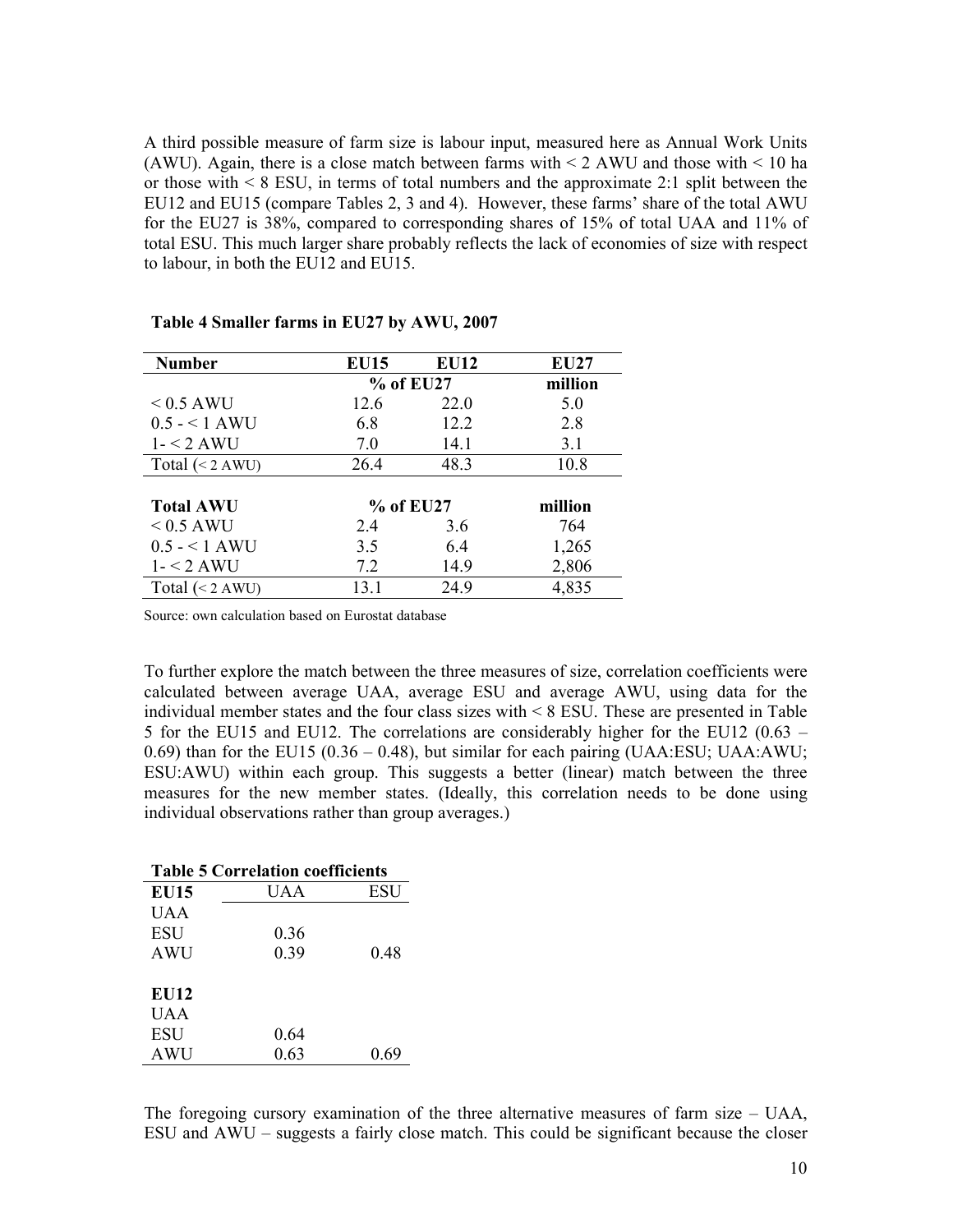the correspondence between different measures, the less important it becomes as to which measure is chosen, and *vice versa*. As such, this issue deserves further research.

However, this does not answer the question as to what is small. If the threshold is set at  $\leq 2$  ha or  $\leq$  1 ESU, then almost half (six million) of farm holdings in the EU27 are small. Using a threshold of  $\leq 1$  AWU, the proportion increases to over half (8 million). In all cases, the vast majority of these small farms are in the EU12. But as mentioned earlier in the paper, the structural differences that exist between (and within) the established and new member states raise the question as to whether size should be measured relatively rather than in absolute terms. For example, small farms could be defined in relation to an individual member state's mean or modal size of farm. Yet another issue for further research.

# **5. Concluding Remarks**

This paper explores and discusses different approaches to the definition of smallness in relation to farms and highlights how the differences in size criteria impact upon the prevalence of small farms in contrasting Member States. However, the heterogeneity and variety of the EU27 farms make the task of defining small farms a challenging issue. Three different measures of size (UAA, ESU and AWU) were used to define small farms. Although size *per se* is subject to debate, the size-based definition was driven by the availability of comparable empirical data at the EU27 level. The paper has focused on absolute measures of smallness. However, the structural differences that exist between (and within) the established and new Member States raise the question as to whether size should be measured relatively rather than in absolute terms.

The clarification of what "small" means should be of utmost importance for policy makers, given the heterogeneity and variety of farms that characterise the EU after the recent enlargements. The distribution of farms across the EU shows clearly a prevalence of farms with less than 10 ha, less than 8 ESU and less than 2 AWU. All three classifications account for more than three quarters of total farms. Hence, they are extremely important in number. Some may argue that these categories have little relevance in terms of land use and economic size. Indeed, EU farms with less than 10 ha cover only 15% of total UAA and 11% of total ESU. Until now the CAP has ignored objectives regarding the role and functions of small farms, but following recent enlargements the majority of these farms are now located mainly in the new Member States and there is a clear need for this issue to be addressed.

Rossett (1999) argues that the role of small farms extends beyond the assurance of family livelihoods. Small farms also promote regional economic development, by supporting rural communities and preserve better the landscape and countryside. Hence, the need for a clearer definition of what is meant by 'small' should be on the agenda of policy makers. Otherwise, the supposition of Carlin and Crecink (1979, p.939) made almost three decades ago that an imprecise definition "may serve the policy process quite well" might still apply.

### **References**

Abele, S. and Frohberg, K. (Eds.) (2003). Subsistence agriculture in central and eastern Europe: how to break the vicious circle? Studies on the agricultural and food sector in Central and Eastern Europe, Vol. 22, Halle: IAMO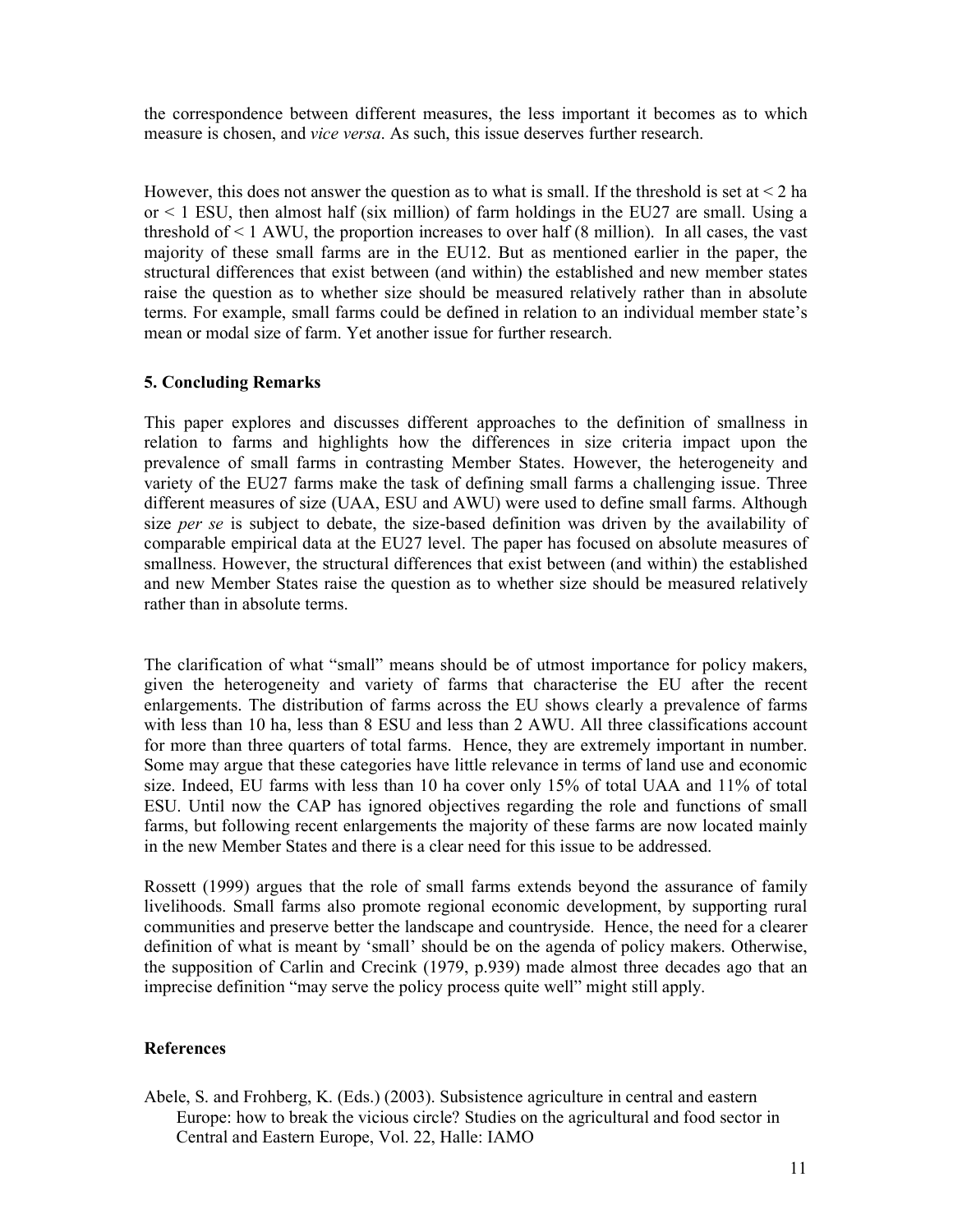- Beaufoy, G., Jones, G., De Rijck, K and Kazakova, Y. (2008). High Nature Value Farmlands: Recognising the importance of South East European Landscapes, Final Summary Report (Bulgaria and Romania), WWF Danube-Carpathian Programme and European Forum on nature Conservation and Pastoralism, September
- Birol, E., Smale, M., and Gyovai, A., (2006). Using a Choice Experiment to estimate Farmers' Valuation of Agrobiodiversity on Hungarian Small Farms, *Environmental and Resource Economics* , **34**, 439-469
- Carlin, T.A. and Crecink, J. (1979). Small Farm definition and Public Policy, *American Journal of Agricultural Economics*, December 1979, 933-939
- Chaplin, A., Davidova, S. and Gorton, M. (2004) Agricultural adjustment and the diversification of farm households and corporate farms in Central Europe, *Journal of Rural Studies*, 20(1), 61-77.
- Cionga, C., Luca, L. and Hubbard, C. (2008) The Impacts of Direct payments on Romanian Farm Income: Who benefits from the CAP? Paper presented at the 109<sup>th</sup> EAAE Seminar "The CAP after Fischler Reform: National Implementations, Impact Assessment and the Agenda for Future Reforms", Viterbo, Italy, 20-21 November
- Dixon, J., Taniguchi, K. and Wattenbach, (2003). Approaches to assessing the impact of globalisation on African smallholders: household and village economy modelling in proceedings on the "Globalisation and the African Smallholder Study" , a FAO and World Bank working session, Rome: FAO
- Ellis, F. and Biggs, S (2001). Evolving Themes in Rural Development 1950s-2000s, Development Policy Review, 19(4), 437-448
- Ellis, F. (1989). *Peasant Economics*, Farm Households and Agrarian Development, Cambridge: Cambridge University Press
- Fritzsch. J., Wegener, S. and Buchenrieder, G. (Eds.) (2009). Sustainability of Semi-Subsistence Farming Systems in New Member States and Acceding Countries (S-Farm), Deliverables 8/9, Final report, February, Halle:IAMO
- Gasson, R., Crow, G., Errigton, A., Hutson, J., Mardsen, T. and M., Winter (1988). The farm as a family business: a review, *Journal of Agricultural Economics,* **39**, 1-41
- Gorton, M., Hubbard, C. and Hubbard, L. (2009). The Folly of European Union Policy Transfer: why the Common Agricultural Policy (CAP) Does not fit Central and Eastern Europe, *Regional Studies,* forthcoming
- Hill, B. (1993). The 'myth' of the family farm: defining the family farm and assessing the importance in the European Community, *Journal of Rural Studies,* **9** (4), 359-370
- Hubbard, C. and Ward, N. (2007). Deliverable D8.2 Development of socio-economic and agricultural structures in selected rural regions in Ireland after EU accession SCARLED FP6 Project, http://www.scarled.eu/index.php?id=deliverables#c631
- Hubbard, C. and Thomson, J.K. (2007) Romania's accession to the EU: Short-term welfare effects on food consumers, *Food Policy*, 32**,** 128-140
- Kopeva, D., Doichinova, J., Davidova, S., Gorton, M., Chaplin, H. and Bezemer, D. (2003) 'Rural households, incomes, and agricultural diversification in Bulgaria', in Spoor, M. (Ed.), *Transition, Institutions, and the Rural Sector*, Lexington, Lanham, 103-122.
- Kostov and Lingard (2002). Subsistence farming in transitional economies: lessons from Bulgaria, *Journal of Rural Studies*, **18**, 83-94